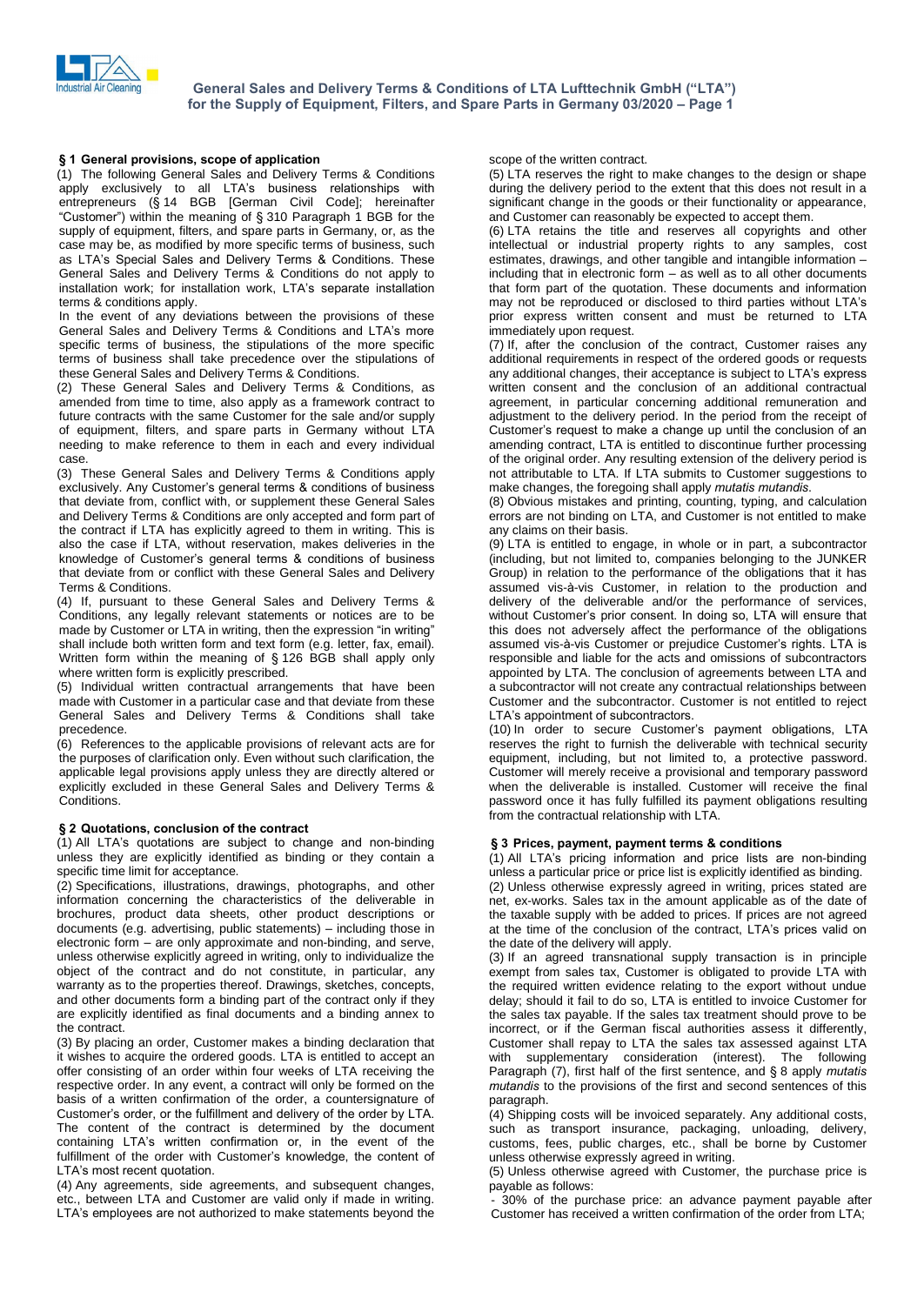

- 60% of the purchase price: payable upon notification that the goods are ready for dispatch or collection;

- 10% of the purchase price: payable upon final acceptance, but no later than two months after the notification of readiness for dispatch or collection if final acceptance is delayed for reasons for which LTA is not responsible.

(6) LTA is entitled to make outstanding deliveries or services subject to advance payment or the provision of securities if LTA, after the conclusion of the contract, becomes aware of circumstances that are (b) and the provision of securities if LTA, after the conclusion of the contract, becomes aware of circumstances that are conclusion of the contract, becomes aware of circumstances that are likely to substantially impair C conclusion of the contract, becomes aware of circumstances that are<br>likely to substantially impair Customer's creditworthiness and as a<br>result of which the payment by Customer of LTA's outstanding receivables from the respective contractual relationship (including receivables from other individual orders to which the same framework contract applies) is threatened.

(7) Unless otherwise expressly agreed in writing, invoices are payable immediately upon receipt, without any deductions. The date of payment is determined by the date on which LTA has the proceeds at its disposal. Unless otherwise expressly agreed in writing, payment must be made in the same currency as that in which the respective invoice is issued.

(8) Upon expiry of the agreed payment deadline, Customer is in default without LTA being required to issue any reminder notice; if LTA issues a reminder notice, Customer is in default as of this point in time. During the period of default, default interest will be charged on the purchase price at the applicable statutory interest rate; LTA reserves the right to claim further damages caused by default, in excess of the default interest. If Customer does not fulfill its payment obligation despite being in default or fails to provide the required security upon receiving a corresponding request to do so, LTA may, within one week of Customer entering into default of payment or, as the case may be, failing to provide a security, discontinue performance or exercise a right of retention. The delivery period<br>shall be extended accordingly. If the purchase price is to be paid in<br>installments, the foregoing will apply *mutatis mutandis*. shall be extended accordingly. If the purchase price is to be paid in installments, the foregoing will apply *mutatis mutandis*.

(9) Payments may be made by bank transfer only. Promissory notes and checks are not accepted as fulfillment of the payment obligation. (10) If LTA and Customer agree that Customer is obligated to negotiate a documentary letter of credit via its bank (or a bank that is acceptable to LTA), it is agreed that the opening of the letter of credit must be in accordance with the Uniform Customs and Practice for Documentary Credits, 2007 revision, ICC publication No. 600.

(11) Any and all LTA receivables become payable immediately, even in the case of an agreed payment extension, if Customer enters into default on an amount receivable by LTA, if it suspends payments or<br>is overindebted, if an application for the opening of insolvency<br>proceedings has been filed over Customer's assets, if insolvency is overindebted, if an application for the opening of insolvency proceedings have been initiated or dismissed due to a lack of assets, or if LTA becomes aware of circumstances that are likely to proceedings has been filed over Customer's assets, if insolvency proceedings have been initiated or dismissed due to a lack of assets, or if LTA becomes aware of circumstances that are likely to significantly impair Custom is entitled, at its option and after having set a grace period, to demand the return of the delivered goods, to make further deliveries subject to advance payment or the provision of securities, to claim damages, or to rescind the contract. **ß**

## **<sup>4</sup> Delivery period and performance period**

(1) Unless otherwise expressly agreed in writing, delivery dates and delivery periods are approximate and non-binding on LTA. Transactions for delivery by a fixed period will not be agreed.

(2) Compliance by LTA with delivery periods agreed as binding is based on the presumption that all commercial and technical matters have been clarified with Customer, that Customer has fulfilled all of its obligations, such as the timely securing of its own supplies, documents, official permits or consents, tests, approvals, and compliance with the agreed payment terms, and that no retrospective changes to the order have been requested or agreed. If this is not the case, the delivery period shall be extended accordingly unless otherwise expressly agreed in writing.

(3) Compliance with the delivery period is subject to the proper and timely delivery of supplies to LTA by its own suppliers.

(4) Unless otherwise expressly agreed in writing, deliveries are ex works at the plant in Nordrach (EXW, Incoterms 2010).

(5) The delivery period is deemed to have been met if Customer has been notified of the readiness of the goods for dispatch or collection at the latest by the expiry of the delivery period.

(6) If it is not possible to meet binding delivery periods for reasons for which LTA is not responsible (unavailability of performance), the contractually agreed dates and periods shall be extended accordingly. LTA shall inform Customer promptly of this fact and, at the same time, inform Customer of the anticipated new delivery date. If performance is also unavailable within the new delivery period, LTA is entitled to rescind the contract, in full or in part, and will reimburse Customer for the consideration provided by it. Unavailability of performance in this sense means, among other things, a failure by LTA's suppliers to deliver supplies in a timely manner in the event that LTA has concluded a congruent hedging transaction or any force majeure event such as war, terrorist attacks, import and export restrictions, labor disputes, or operational disruptions at LTAís works, or those of its suppliers, that prevent LTA, without it being at fault, from delivering the goods by the agreed date or within the agreed period. LTA's rights to rescission and termination provided by law, with the exclusion of the obligation to provide performance (for instance because performance and/or supplementary performance is impossible or unreasonable), remain unaffected thereby. Customer's rights to rescission and termination under these General Sales & Delivery Terms & Conditions also remain unaffected. Notwithstanding this, LTA is entitled, in the event of termination of the contract as a result of any force majeure event, to demand payment of the contractual performance rendered by LTA up until such point in time.

(7) If a binding delivery period is agreed and LTA enters into default in delivery, Customer is entitled, following a prior written reminder notice and the expiry of a grace period of no less than 14 days, to claim a contractual penalty for default of 0.25% for each full week of default, however in the aggregate no more than 2.5% of the net price of the deliveries affected by the default unless it is clear from the circumstances of the case, or LTA is able to demonstrate, that Customer incurred no damage or considerably less damage as a result. After the maximum contractual penalty for default has been reached, and a grace period of 14 days has been granted and expired without LTA meeting it, Customer may rescind the contract. **ß <sup>5</sup> Delivery of goods**

(1) Unless otherwise expressly agreed in writing, the goods are deemed to have been delivered to Customer at the time that Customer is notified of their readiness for dispatch or collection. Customer may collect the goods from the plant in Nordrach (EXW, Incoterms 2010) during LTAís standard business hours.

(2) LTA is entitled to make and invoice partial deliveries unless a single (indivisible) object of the contract is to be delivered.<br>(3) If documents form part of LTA's scope of delivery, delivery is single (indivisible) object of the contract is to be delivered.

deemed to have been made when the complete documents have been delivered. Any claims by Customer concerning the documents delivered are governed exclusively by the provisions of Sections 9 and 11 of these General Sales and Delivery Terms & Conditions. delivered are governed exclusively by the provisions of Sections 9<br>and 11 of these General Sales and Delivery Terms & Conditions.<br>(4) If the delivery has been negotiated subject to Customer's

approval (e.g. pre-acceptance) and this or the delivery itself are delayed for reasons for which Customer is responsible, or if Customer is in default of acceptance on the respective due date, delayed for reasons for which Customer is responsible, or if<br>Customer is in default of acceptance on the respective due date,<br>then, at LTA's option and regardless of any agreements to the contrary, delivery shall be deemed to have been agreed ex-works at the plant in Nordrach (EXW, Incoterms 2010) and/or the outstanding purchase price (including any sales tax) becomes payable in full immediately if Customer fails to approve the delivery or arrange for it within a period of 14 days following a written request from LTA. If this deadline is not met, LTA is also entitled to store the deliverable within a period of 14 days following a written request from LTA. If<br>this deadline is not met, LTA is also entitled to store the deliverable<br>at Customer's risk and expense. At Customer's request, LTA will insure the goods at Customerís and expense. At Customer's request, LTA will insure the goods at Customer's expense. Section 12 Paragraph (1) at Customer's risk and expense. At Customer's request, LTA will insure the goods at Customer's expense. Section 12 Paragraph (1) applies *mutatis mutandis*. The same applies to clearly definable semi-finished parts if, for reasons for which Customer is responsible (e.g. as a result of delayed delivery of supplies by Customer), there is a delay in the production of deliverable and hence a delay in the agreed delivery date.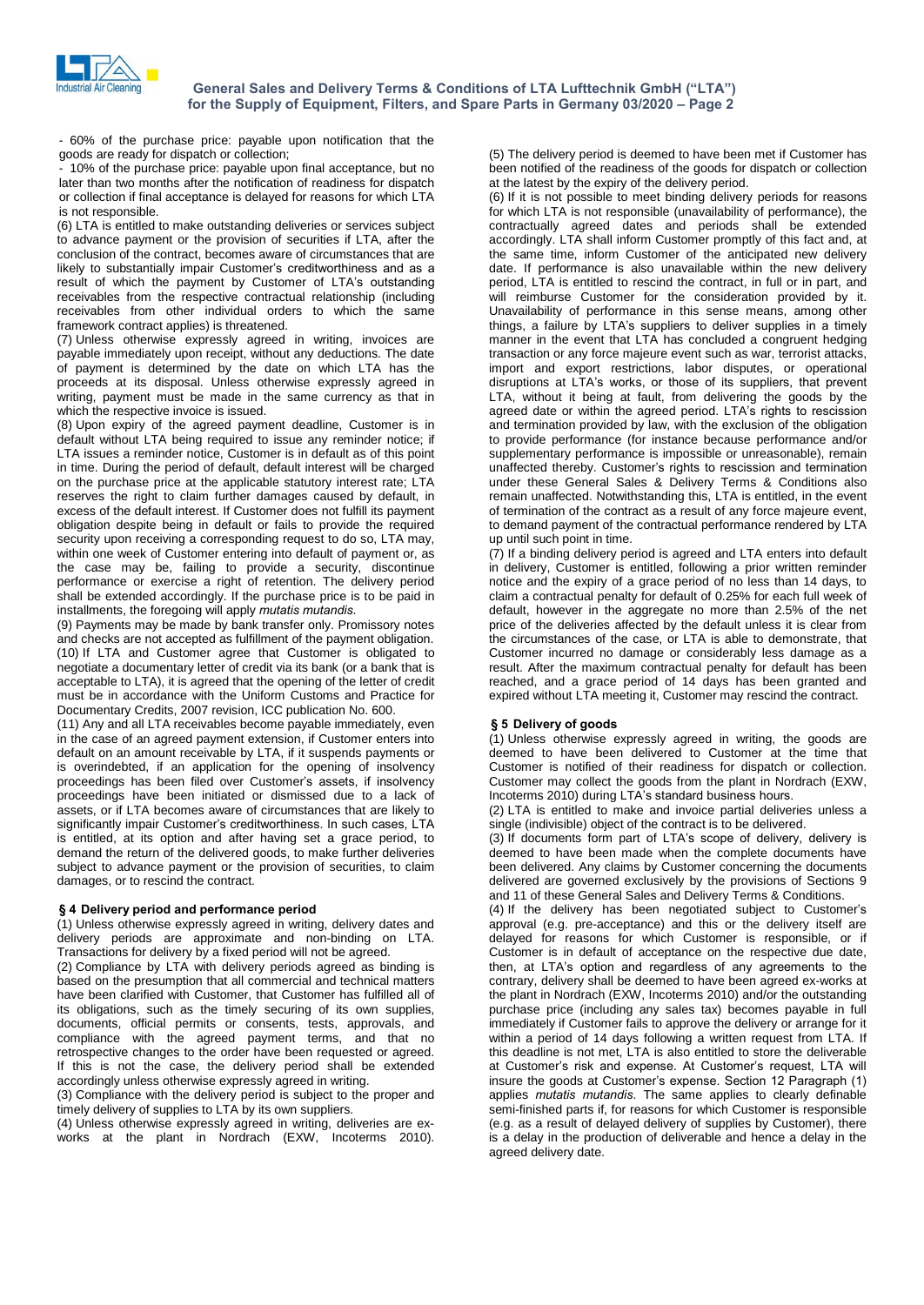

# **<sup>6</sup> Export control**

(1) If necessary, Customer is obligated to provide, as part of the order process, all the required information regarding the export of the goods ordered by it or their resale so thatLTA is able to comply with, and apply, the provisions of the relevant legislation that are binding on LTA and to obtain any permits that may be required, etc. Any delay for which LTA is not responsible and that arises as a binding on LTA and to obtain any permits that may be required, etc.<br>Any delay for which LTA is not responsible and that arises as a<br>result of a required export control is not LTA's responsibility, and the agreed delivery period shall be extended accordingly.

(2) If, despite relevant communications from Customer, uncertainties still exist concerning the export of the goods or their end use, and these doubts are not completely removed by Customer despite inquiries from LTA, LTA is entitled to rescind the contract after the expiry of a grace period of 14 days. Customer shall have no claim to damages in such a case.

(3) If LTA incurs any damages as a result of incorrect or incomplete information provided by Customer, or if other claims are brought against LTA in this respect, or if proceedings are initiated against it by the state authorities in this context, Customer shall, upon first request, compensate LTA for all associated damages or indemnify LTA, and shall, at its own expense, support LTA in the defense<br>against such claims or in proceedings initiated in this context.<br>(4) Where a permit is required for the export of LTA's goods, the against such claims or in proceedings initiated in this context.

contract is concluded subject to the granting of the respective permit. **ß**

# **<sup>7</sup> Passing of risk**

(1) In the case of deliveries ex-works at the plant in Nordrach (EXW, Incoterms 2010), the risk of accidental destruction and accidental deterioration passes to Customer at the moment LTA informs Customer that the goods are ready for collection. The same applies if partial deliveries are to be made, or if LTA has committed itself to separately agreed performance (e.g. commissioning), and these deliveries or performance is still to be provided.

(2) If delivery is not ex-works at the plant in Nordrach (EXW, Incoterms 2010), the risk of accidental destruction and accidental deterioration passes on the moment of handover to the shipper, the carrier, or other person charged with the delivery. If Customer enters into default of acceptance, the risk of accidental destruction and offers to hand over the goods in question. **ß <sup>8</sup> Retention of title**

(1) LTA retains the title to all supplied goods until Customer has paid all current and future receivables arising from the contract concluded and the ongoing business relationship, regardless of the legal grounds.

(2) Customer undertakes to handle the goods delivered subject to the retention of title with care, to insure them adequately, and to provide proof of this fact upon request. Customer hereby assigns to LTA its claims against its insurer or third parties that arise in the event of damage. LTA accepts this assignment.

(3) Prior to full payment of the secured receivables, the goods subject to the retention of title may neither be pledged to third parties nor assigned by way of security. If and to the extent that third parties have access to the goods belonging to LTA, or if there is a risk of this occurring, Customer shall immediately notify LTA thereof in writing and shall also advise third parties of the retention of title by appropriate means. Should Customer fail to comply with these obligations, it shall, upon request, provide LTA with all information necessary for, and expedient to, the exercise of its rights and shall provide it with all assistance necessary. Customer shall bear all encessary for, and expedient to, the exercise of its rights and shall provide it with all assistance necessary. Customer shall bear all costs that must be incurred to remove third-party access to LTA's goods that are subject to the retention of title or a lien, and to repurchase the goods if it is not possible to recover them from the respective third party.

(4) In the event of a breach of contract by Customer including, but not limited to, default in payment, LTA is entitled to rescind the contract in accordance with the statutory provisions and to demand the return of the goods on the basis of the retention of title and on the grounds of rescission.

If Purchaser fails to pay the purchase price due, LTA is entitled to exercise these rights only if a reasonable time limit for payment has been granted to Purchaser by LTA and not been met, or if the granting of such a time limit may be dispensed with by law. Any damages and costs incurred by LTA as a result of the rescission, including, but not limited to, transportation costs, shall be borne by Customer.

(5) Customer may resell and/or process the goods that are subject to the retention of title in the ordinary course of its business; this permission may be withdrawn by LTA at any time. In this context, the following provisions apply:

(a) The retention of title extends to the products resulting from the processing, mixing, or combining of LTA<sup> $\cdot$ </sup>s and the following provisions apply:<br>(a) The retention of title extends to the products resulting from the processing, mixing, or combining of LTA's goods to their total value with LTA being considered the manufacturer thereof. If, in the case of the processing, mixing, or combining with third-party goods, a third party retains <sup>a</sup> proprietary right to them, LTA shall acquire <sup>a</sup> co-ownership interest in proportion to the invoiced values of the processed, mixed, or combined goods. In all other cases, the provisions applicable to items supplied subject to the retention of title also apply to the resulting product.

(b) Customer hereby assigns to LTA, by way of security, all receivables from third parties arising from the resale or on the basis of other legal grounds (including, but not limited to, under insurance policies and/or in tort), in full or in the amount of LTA's co-ownership of other legal grounds (including, but not limited to, under insurance interest under Point (a) above. LTA accepts the assignment. policies and/or in tort), in full or in the amount of LTA's co-ownership<br>interest under Point (a) above. LTA accepts the assignment.<br>Customer's obligations set forth in Paragraph (3) above also apply in relation to the assigned receivables.

(c) Customer is entitled to collect the receivable alongside LTA. LTA undertakes to refrain from collecting the receivable as long as Customer fulfills its payment obligations to LTA and does not enter into default in payment, and provided that an application for the opening of insolvency proceedings has not been filed, such an application has not been dismissed due to a lack of assets, and Customer's ability to meet its obligations is not impaired in any other application has not been dismissed due to a lack of assets, and Customer's ability to meet its obligations is not impaired in any other way. Should this not be the case, Customer is required to disclose to LTA upon request information on the assigned receivables and the debtors, to provide all information necessary for their collection, to supply the related documents, and to inform debtors (third parties) of the assignment(s).

accidental deterioration passes to Customer at the moment LTA (6) LTA will, at its discretion, release the security to which it is<br>offers to hand over the goods in question. entitled, upon Customer's request, if its recove (6) LTA will, at its discretion, release the security to which it is entitled, upon Customerís request, if its recoverable value exceeds<br>(6) LTA will, at its discretion, release the security to which it is<br>entitled, upon Customer's request, if its recoverable value exceeds the secured receivables by more than 10%. **ß <sup>9</sup> Warranty for defects**

(1) LTA warrants that the item delivered meets the contractually agreed properties.

(2) Customer shall inspect the deliverable for defects without undue

delay after its arrival at the installation site.<br>(3) Customer shall inform LTA of any defect in written form and without undue delay after having identified such a defect. The defect must be described in detail in the defect notification. The defect notification must be issued within ten days from the date on which Customer discovered, or could have discovered, the defect. If Customer does not inform LTA in written form of a defect within the aforementioned period, Customer loses its entitlement to a warranty claim.

(4) If minor deviations that are customary in the industry or that are usually accepted between the parties are present, the deliverable is deemed to have been delivered in accordance with the contract.

(5) LTA shall, at its option and at no cost to Customer, resupply the parts of the deliverable that were defective at the passing of risk or replace them with parts that are free of defects. LTA may rectify a defect repeatedly and, at its discretion, change its course of action from rectification to resupply.

(6) The warranty period for the deliverable is 12 months.

(7) The warranty period commences at the moment of final acceptance; if final acceptance is delayed for reasons attributable to Customer, the warranty period shall be no longer than 15 months from the date of notification of readiness for collection or dispatch, or, in the absence of such notification, from delivery. If Customer puts filters into operation prior to final acceptance, the warranty period commences on the date that Customer puts the filters into operation.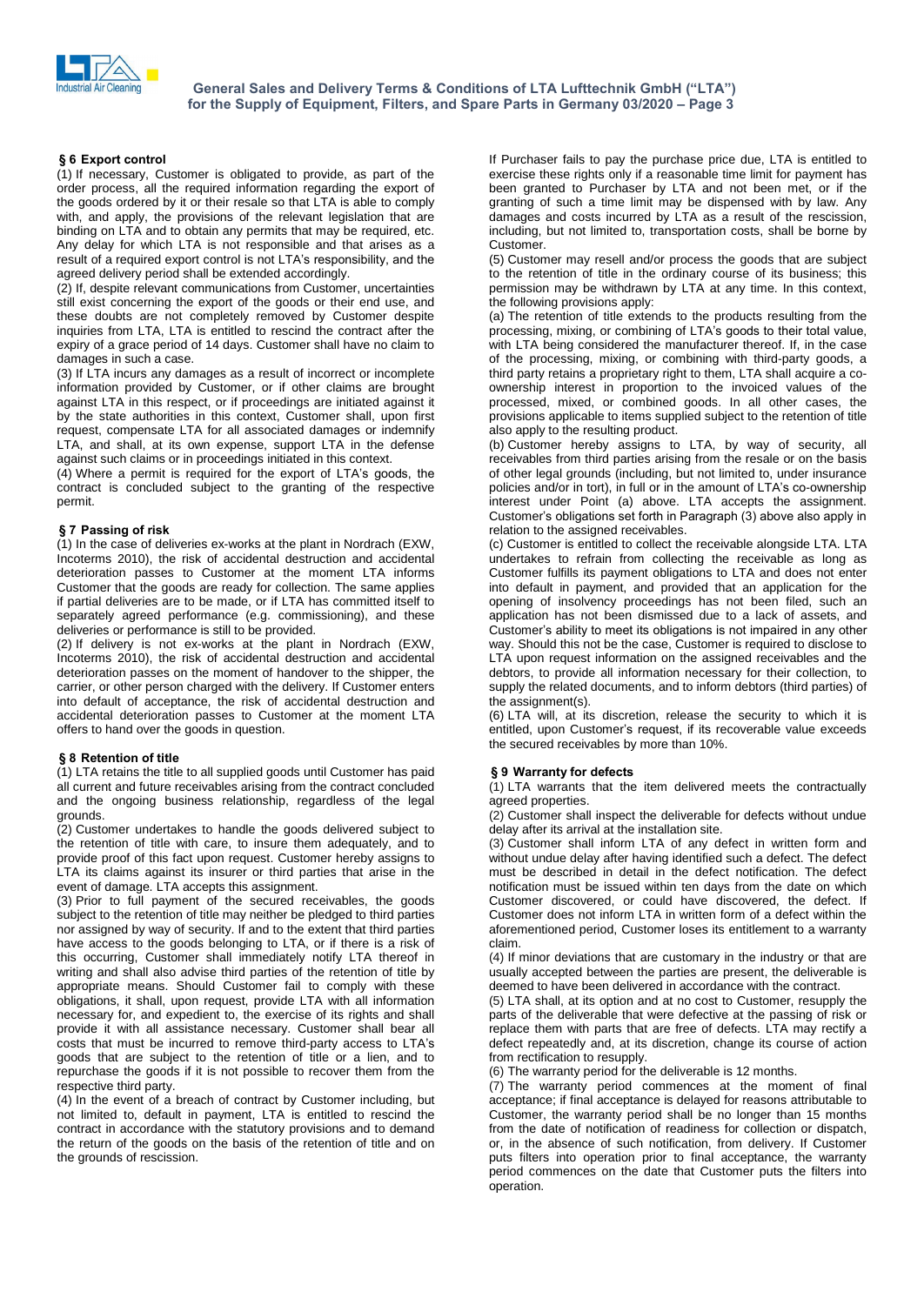

If, during the warranty period, any defect occurs and LTA remedies this defect wit LTA's explicit acknowledgment of a legal obligation to do so by resupplying a defective part (i.e. new delivery) or by repairing such defect (i.e. rectification of the defect), the warranty period for the resupplied or repaired part starts to run again; however, the warranty period for the resupplied or repaired part shall be a maximum of 18 months from the final acceptance of the deliverable or, in the event that the filter is put into operation prior to final acceptance, a maximum of 18 months from the date that the filter is put into operation.

The warranty period for the parts of the deliverable that are not affected by the resupply or repair is merely suspended for as long as the deliverable is out of service due to the resupply or repair.

(8) Customer shall provide LTA with the necessary time and opportunity, after giving LTA notice, to make any repairs and replacement deliveries that LTA deems necessary. Only in emergencies of operational safety or in order to prevent disproportionately high damage, which LTA must immediately be notified of, is Customer authorized to remedy the defect itself, or to have it remedied by third parties, and to require LTA to compensate it for any necessary and reasonable expenses.

(9) Of the costs directly related to the repair or the replacement delivery, LTA shall bear not result to the complete state of the completed it for any necessary and reasonable expenses.<br>(9) Of the costs directly related to the repair or the replacement delivery, LTA shall bear – if the costs for the part to be replaced including shipping costs. Furthermore, LTA shall bear the costs of removal and installation as well as the costs for the necessary provision of any fitters and assistants, including travel expenses, provided that this does not place undue burden on LTA.

(10) Customer is entitled to rescind the contract within the scope of place undue burden on LTA.<br>(10) Customer is entitled to rescind the contract within the scope of<br>the statutory provisions if – taking into account the exceptional cases (10) Customer is entitled to rescind the contract within the scope of the statutory provisions if  $-$  taking into account the exceptional cases provided for by law  $-$  LTA has been granted a reasonable period in which to undertake the repair or replacement delivery due to a defect and fails to do so. If the defect is merely insignificant and if substitute performance cannot be reasonably demanded from LTA, Customer only has the right to make a deduction from the contractual price. Further claims are governed by Section 11 of these General Sales and Delivery Terms & Conditions.

(11) LTA is liable for the fitness for use of the deliverable only if the deliverable is used by Customer under the contractually foreseeable operating conditions and otherwise used and put into operation by Customer in accordance with the contract. In particular, Customer has the following obligations: it is obligated to comply with all the provisions of the operating and maintenance manuals, and to carry out any staff training that is offered to it by LTA.

Furthermore, LTA shall not be held liable if Customer deviates from processes and the instructions of<br>out any staff training that is off<br>Furthermore, LTA shall not be<br>LTA's written instructions.

The warranty also does not apply in the following cases: inappropriate or improper use of the deliverable; incorrect or improper assembly, setup, installation, or commissioning by Customer and/or third parties; incorrect or negligent operation, handling, or storage; incorrectly conducted maintenance; defective repairs performed by Customer or third parties; unsuitable or contaminated or otherwise incorrect operating supplies, raw materials, or consumables for production operations; defective<br>construction work; unsuitable foundation soil; chemical,<br>electrochemical, or electrical influences – unless LTA is responsible construction work; unsuitable foundation soil; chemical, for the abovementioned circumstances. electrochemical, or electrical influences – unless LTA is responsible for the abovementioned circumstances.<br>LTA's liability for defects also does not apply to normal wear and

tear or to damage caused by corrosive material(s), inappropriate solvents, inappropriate operating supplies and lubricants, inappropriate raw materials, or inappropriate or defectively installed<br>power or water supply provided these supplies are made by<br>Customer and/or are not LTA's responsibility. Furthermore, LTA is power or water supply provided these supplies are made by Customer and/or are not LTA's responsibility. Furthermore, LTA is not liable for defects resulting from a design prescribed by Customer and those resulting from alterations/modifications made to the deliverable by Customer or third parties without LTA's written and those resulting from alterations/modifications made to the consent.

(12) In the event that Customer or a third party makes an improper repair, LTA is not liable for any resulting consequences and damage. The same applies to any alterations/modifications made to the deliverable without LTA's prior consent. Third parties within the damage. The same applies to any alterations/modifications made to meaning of the foregoing refers to companies not belonging to the JUNKER Group.

(13) If Customer reports a defect and a defect for which LTA is liable cannot be found, LTA is entitled to invoice Customer for any costs, expenses, and damage incurred by LTA as a result of such an unjustified defect notice.

(14) With regard to products that LTA purchases from a third party (but not a company belonging to the JUNKER Group) in order to resell them to Customer, LTA assigns all warranty rights towards third party to Customer. LTA is also obligated to assume the warranty set forth in the above paragraphs in favor of Customer provided, however, that Customer has previously attempted and failed to enforce the assigned warranty rights against the third party concerned. **ß<sup>10</sup> Liability for infringements of intellectual or industrial**

# **..**<br>bility for infri<br>rights

(1) LTA warrants that there are no patents or other intellectual or industrial property rights of third parties that could be applied to the deliverable within the scope of its intended use at the time of the passing of risk at the place of installation of the deliverable. The provisions of Section 9 Paragraphs (3) to (10) and Section 9 Passing of risk at the place of installation<br>provisions of Section 9 Paragraphs (3)<br>Paragraph (14) apply *mutatis mutandis*. provisions of Section 9 Paragraphs (3) to (10) and Section 9<br>Paragraph (14) apply *mutatis mutandis*.<br>(2) LTA's liability is excluded if a patent or an intellectual or industrial

property right of a third party is infringed because LTA has followed a design provided by Customer or an instruction issued by Customer, or because the deliverable is used in a particular way, for a particular purpose, in a particular country, or in combination with other products orother software where this fact was notdisclosed to (3) During LTAís liability period, Customer is obligated to inform LTA at the time of the conclusion of the contract.

LTA, in writing and at the earliest possible opportunity, in the event that a third party asserts a patent or other intellectual or industrial property right in respect of the deliverable or brings a claim in court or out of court. Customer will provide LTA with the opportunity to respond before Customer acknowledges any claim brought by a third party in court or out of court. Customer must, on request, grant LTA the authority to conduct negotiations or legal action with the third party for its own account and at its own responsibility. Customer is liable to LTA for any damage arising from any culpable breach of the above obligations.

(4) Customer warrants that any design provided by it and any instructions issued by it will not result in LTA infringing patents or other intellectual or industrial property rights in the performance of its contractual obligations. Customer shall indemnify LTA or compensate it, on first request, for all reasonable costs and damage incurred by LTA as a result of non-compliance with these obligations. **ß**

# **<sup>11</sup> Liability, limitation of liability**

(1) LTA shall be liable in accordance with the statutory provisions for claims for compensation for damages and costs (hereinafter referred (1) LTA shall be liable in accordance with the statutory provisions for claims for compensation for damages and costs (hereinafter referred to as "Damages" for short) incurred by Customer as a result of intentional acts or gross negligence on the part of LTA including to as "Damages" for short) incurred by Customer as a result of intentional acts or gross negligence on the part of LTA including intentional acts or gross negligence on the part of LTA's legal representatives and the persons employed by it in the performance of an obligation. If LTA culpably breaches an essential contractual obligation (an obligation which must be fulfilled to allow the proper performance of the contract, and one for which the other contracting party ordinarily relied upon its compliance and was entitled to do so), LTA is also liable in accordance with the statutory provisions.

(2) With the exception of intentional contractual breaches, LTAís liability for Damages is limited to foreseeable, typically occurring (3) LTAís liability is limited to direct material damage (damage to the damage.<br>(3) LTA's liability is limited to direct material damage (damage to the

delivered item itself). LTA is not liable for any indirect or consequential damage (e.g. production stoppages, loss of use, loss of profits, contractual penalties, damage to processed items, etc.).

(4) Furthermore, LTA is liable only for damage that is incurred during the warranty period for defect claims pursuant to Section 9 of these General Sales and Delivery Terms & Conditions and is reported by Customer to LTA in written form, providing a description of the defect, without undue delay after the occurrence of the respective damage.